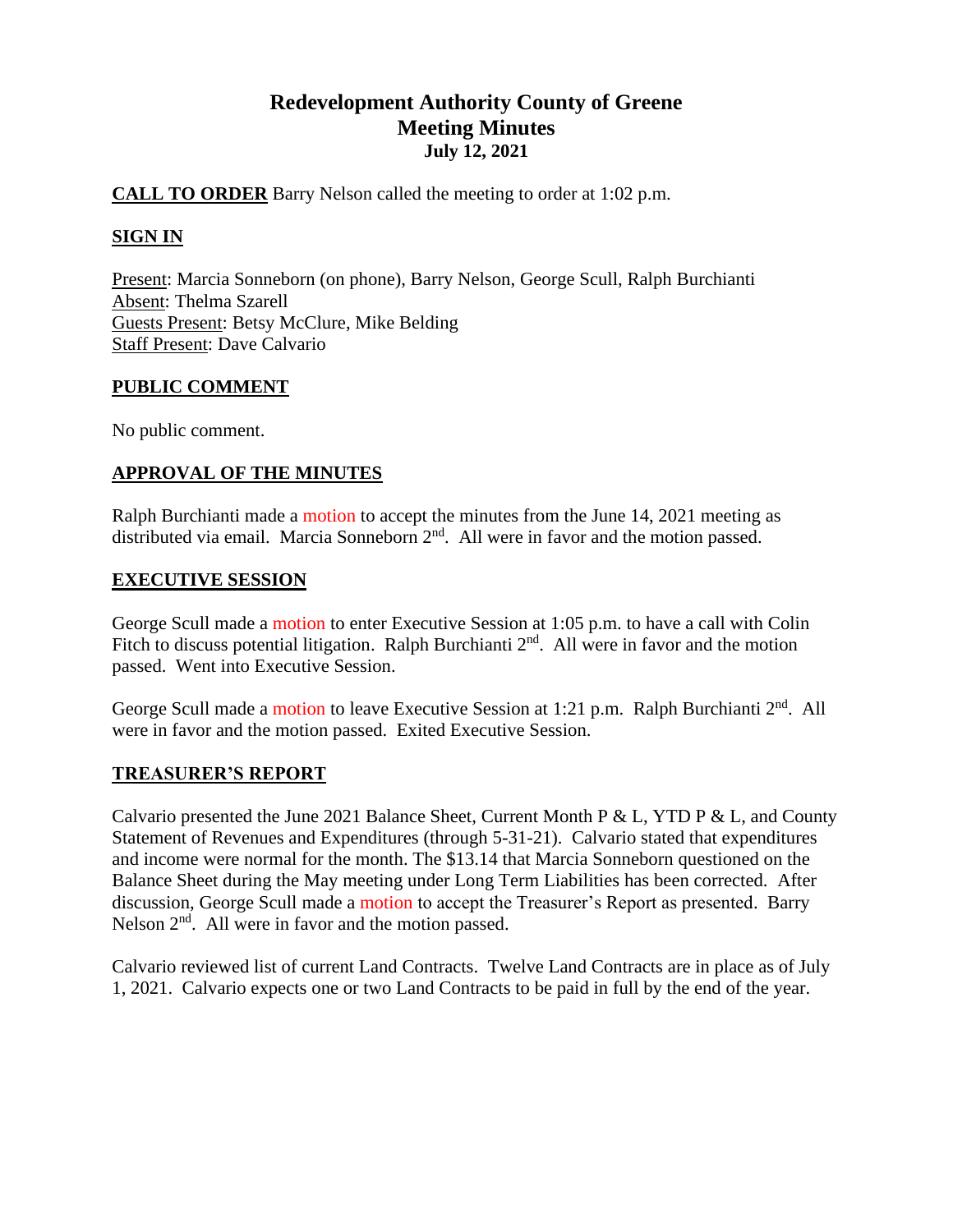# **OLD BUSINESS**

### **Properties for Sale**

Floral Shop, asking \$89,000. Sales Agreement with Nonprofit Development Corporation to sell for \$60,000 has been signed, and hand-money was received. Company is doing title search. Closing date extended to July 21.

23 Wood Avenue, Nemacolin is For Sale. Asking \$45,000. No showings. Home was finished in September 2020.

323 5th Ave, Crucible is For Sale. Asking \$81,500.

324 5<sup>th</sup> Ave, Crucible is For Sale. Asking \$83,900. Signed Sales Agreement with Don and Joyce Davis. Hand-money received. USDA mortgage application approved. Some items from home inspection report need to be addressed. Next step is for USDA to order appraisal.

#### **Nineveh Heights**

2018 PHARE grant of \$800,000 received to build homes in Nineveh. After evaluating, project is not doable due to cost per lot. Discussed additional land CNX might consider donating in Jefferson/Crucible for residential developments. A grant modification will need to be submitted to PHARE. After discussion, George Scull made a motion for Calvario to pursue developers for this land with Rich Cleveland. Ralph Burchianti 2nd. All were in favor and the motion passed.

#### **Tax Assessment Appeals**

Tax Assessment Appeals on 40 Wood and 46 School. Petition filed in Greene County Court of Common Pleas on both properties. No date on hearing. Submitted Tax Assessment Appeal on 215  $2<sup>nd</sup>$  St, Clarksville (Pitt Gas). Land Contract with couple signed January 8, 2021. Home was reassessed from \$19,060 to \$34,740 (82% increase). Listed on letter: "Reason for Change: House Renovated by RDA."

#### **Old Rogersville School Development**

Two modular homes ordered. Do not expect delivery until October. Homes will be placed on Superior Walls over a crawl space. An oversized 1-car garage will be built for each home. Homes will be craned on crawl space. Should have walls and some utilities in by end of July.

#### **Review of Homes in Rehab Inventory**

- 1. 141 North St, Rices Landing. John Hughes, Hughes Construction, started rehabbing home. Hughes will invoice RDA for labor only. RDA will purchase all material.
- 2. 263 4<sup>th</sup> Ave, Crucible. Threshold Housing rehabbed. Complete.
- 3. 64 Diaz and 17 Wood, Nemacolin.
- 4. 124 2nd St, Clarksville (Pitt Gas). Working on bid with Wayne Lumber.
- 5. 82 C St, Clarksville (GI Town). Half of duplex to renovate. Other ½ of duplex is rented.
- 6. 295  $5<sup>th</sup>$  Ave, Crucible. Tim Guesman doing sweat equity on some repairs. Tim's desire is to purchase home from RDA.
- 7. 363 Nazer St, Waynesburg.

\*Too many homes in rehab inventory with no Working Supervisor? Consider selling to responsible people/contractors?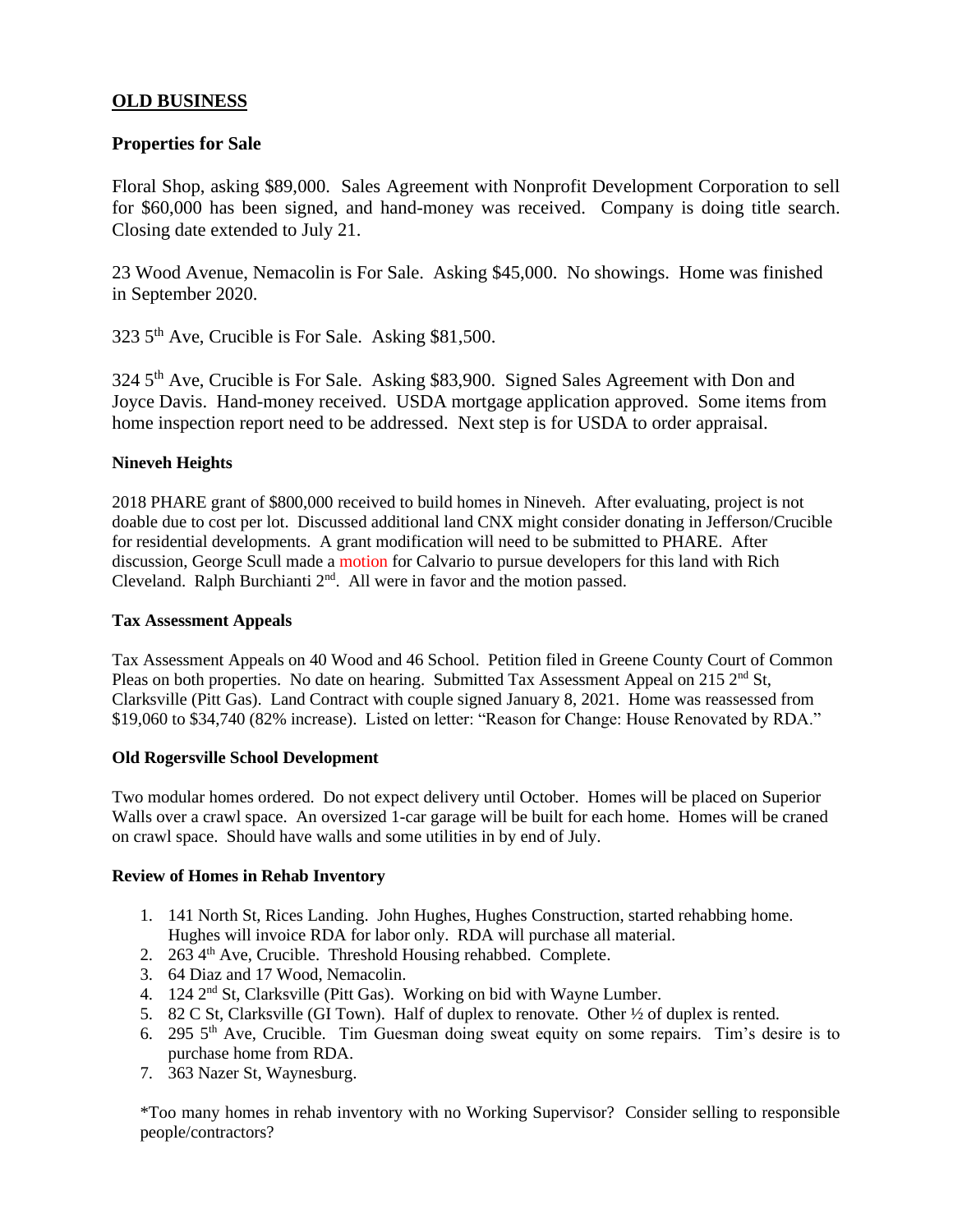### **Update on Demolitions with DCED Grant**

353-354 Dewey, 287-288 Sheridan, 293-294 Sheridan (condemned by Township), Nemacolin. 675 Crucible Rd, 274 4<sup>th</sup> Ave, 73-73 2<sup>nd</sup> St, Crucible. 311 E. George St, Carmichaels. Started demolitions June 21. Goal is to have all demolitions completed by July 16. Everything is going well. A lot of cooperation between Cumberland Township, Nemacolin and Carmichaels Fire Departments, and RDA.

#### **Title Issues with Properties Purchased at Judicial Sales**

Title issues from properties purchased at Judicial Sales are being addressed: 46-47 School St, Clarksville, 401 N. Market St, Carmichaels, and 114 Bliss Ave, Nemacolin. Plan is to do title search on all properties purchased at Judicial Sales.

#### **Data on History of RDA Properties, Presented by George Scull**

George Scull disturbed summary of all properties owned by RDA since its re-organization in June 2009. Summary will highlight number of months properties off tax rolls, and additional information.

### **NEW BUSINESS**

- 1. Reviewed LIPCs expiring in 2021: 333 Steele Hill Rd, extended, expired 2-1-21, high amount of interest paid monthly. 54  $1<sup>st</sup>$  Ave, extended, gave information on payoff to family. 63-64 C St, family is going through a job change. 323 Third St, Mather.
- 2. Reviewed CMA on 263  $4<sup>th</sup>$  Ave, Crucible. Approximately \$90,000 spent on rehabbing house and garage. After discussion, Marcia Sonneborn made a motion to set the selling price of 263 4<sup>th</sup> Ave at \$86,400. George Scull 2<sup>nd</sup>. All were in favor and the motion passed.
- 3. Reviewed letter from Brandon Meyer, stating that his clients, Emily and Christian Wilson, desire to terminate the Land Installment Purchase Contract signed on July 31, 2020 and refund approximately \$11,000. After discussion, Marcia Sonneborn made a motion authorizing Colin Fitch to negotiate with Brandon Meyer to return the \$5,000 down payment pending inspection of the home after vacated and any damage beyond normal wear and tear be deducted from down payment, and that the Redevelopment Authority would retain all monthly payments made. George Scull 2<sup>nd</sup>. All were in favor and the motion passed.
- 4. Reviewed letter from Ryan and Brandi McCollum,  $323 \, 3^{rd}$  St, Mather, requesting their Land Installment Purchase Contract be extended one-year. After discussion, George Scull made a motion extending the due date of the Land Contract one-year. Ralph Burchianti 2<sup>nd</sup>. All were in favor and the motion passed. New due date on qualifying for a mortgage is November 1, 2022.
- 5. Discussed July 6 letter and assessment form received from Tax Assessment regarding 114 Bliss Avenue, Nemacolin. LIPC was recorded June 28. In consultation with Colin Fitch, he told Calvario not to complete form since case has been filed in the Court of Common Pleas regarding increase in assessment once home(s) is completed.
- 6. Discussed establishing selling prices of vacant lots where homes were/are torn down recently. Summary of lots: two lots in Nemacolin, two lots in Crucible, one lot in Carmichaels. Some neighbors might be interested in purchasing lots.
- 7. James Howard contacted RDA inquiring on price to purchase vacant lot(s) in Clarksville (Pitt Gas) where blighted homes were demolished recently. After discussion, George Scull made a motion setting the selling price of 168  $4<sup>th</sup>$  St in Clarksville (Pitt Gas) at \$8,000, and the price of 116 5th St is still \$10,500. Ralph Burchianti 2nd. All were in favor and the motion passed.

# **DIRECTOR'S REPORT**

1. Update on Steve Salisbury. Workmen's Compensation case appears to be moving towards mediation.